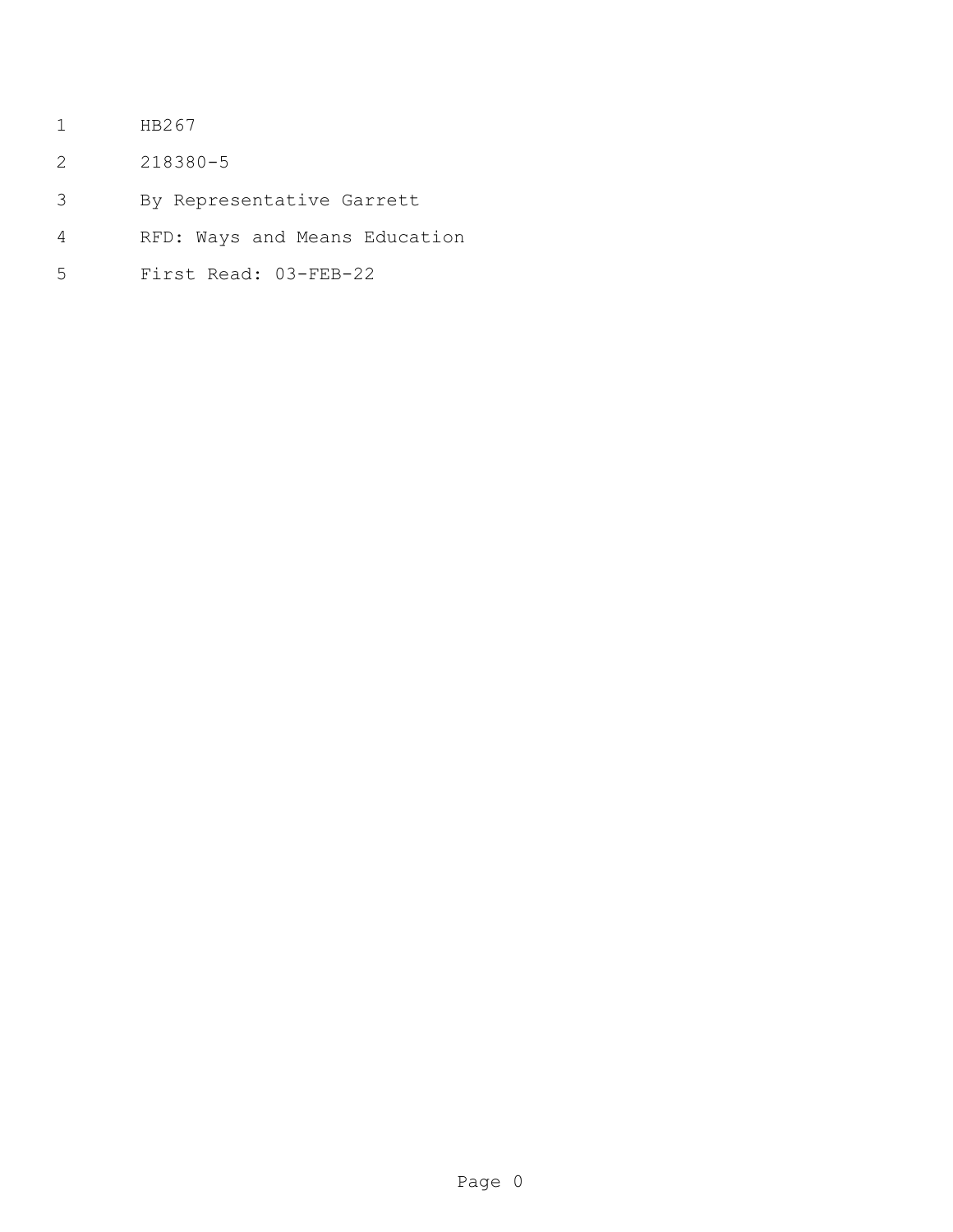ENROLLED, An Act,

 To make supplemental appropriations from the Education Trust Fund Advancement and Technology Fund for the fiscal year ending September 30, 2022, to the public institutions of higher education in the amount of \$76,591,969, and to the Department of Education, the Board of Trustees of the Alabama Institute for Deaf and Blind, the Board of Youth Services School Districts, the Board of Directors of the Alabama School of Fine Arts, and the Board of Trustees of the Alabama School of Math and Science in the amount of \$205,722,699.

BE IT ENACTED BY THE LEGISLATURE OF ALABAMA:

 Section 1. In addition to all other appropriations heretofore or hereafter made, there is hereby appropriated a total of \$76,591,969 from the Education Trust Fund Advancement and Technology Fund to the public institutions of higher edu- cation for the fiscal year ending September 30, 2022. This appropriation shall be expended as provided in Section 29-9-4, Code of Alabama 1975. This appropriation shall be distributed as follows:

22 Alabama Community College System 525,173,392 23 Alabama A&M University 1,691,070 24 Alabama State University 1,210,494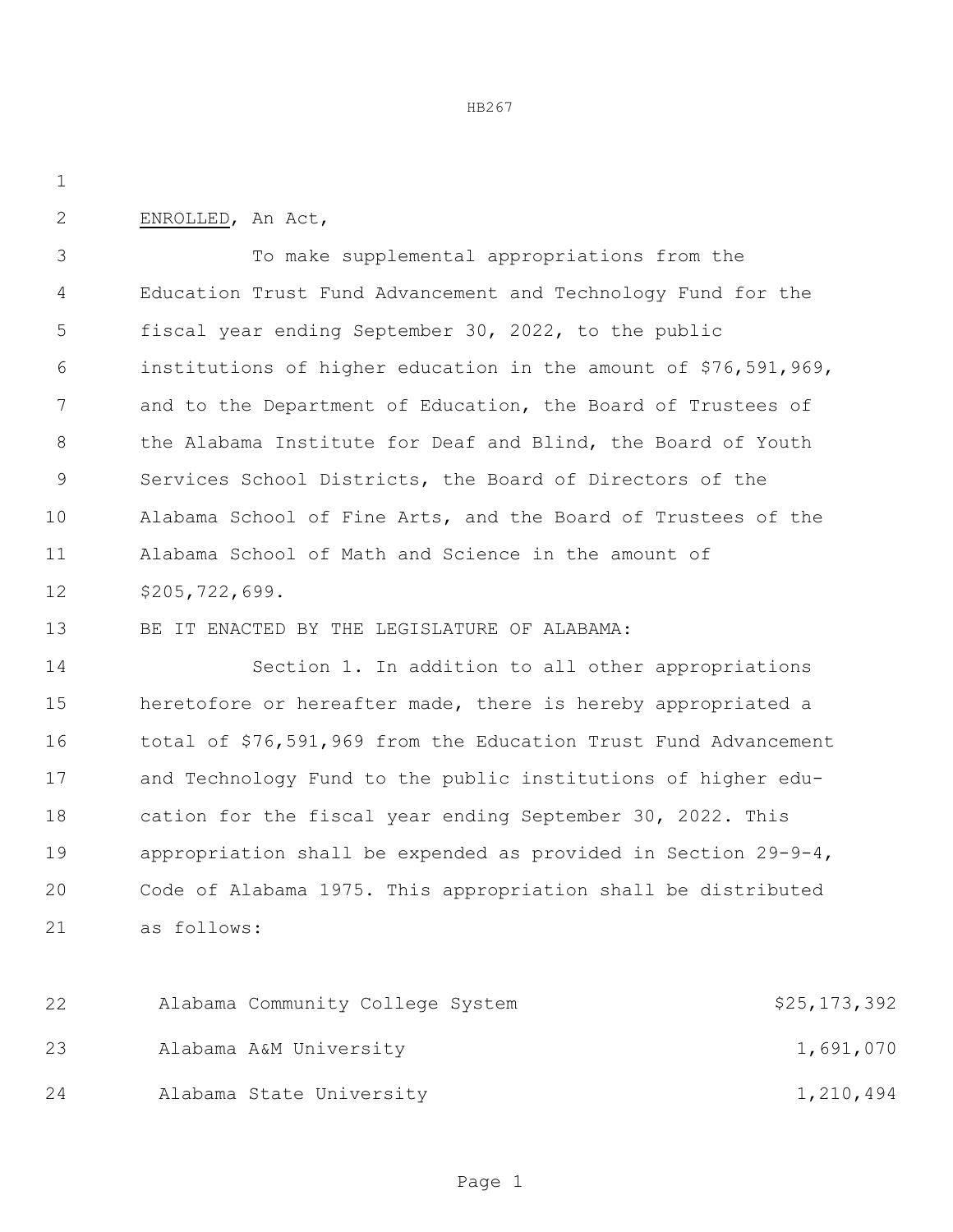| $\mathbf 1$    | University of Alabama                       | 9,697,535    |
|----------------|---------------------------------------------|--------------|
| $\overline{2}$ | University of Alabama Birmingham            | 6,740,742    |
| 3              | University of Alabama Huntsville            | 3,132,256    |
| $\overline{4}$ | The University of Alabama Board of Trustees | 19,570,533   |
| 5              | Athens State University                     | 1,013,483    |
| 6              | Auburn University                           | 8,590,978    |
| 7              | Auburn University Montgomery                | 1,781,246    |
| 8              | Jacksonville State University               | 3,078,476    |
| $\overline{9}$ | University of Montevallo                    | 870,976      |
| 10             | University of North Alabama                 | 2,539,231    |
| 11             | University of South Alabama                 | 4,110,972    |
| 12             | Troy University                             | 4,819,705    |
| 13             | Tuskegee University                         | 279,226      |
| 14             | University of West Alabama                  | 1,862,187    |
| 15             | Total                                       | \$76,591,969 |

 Section 2. In addition to all other appropriations heretofore or hereafter made, there is hereby appropriated a total of \$205,722,699 from the Education Trust Fund Advancement and Technology Fund to the Department of Education, the Board of Trustees of the Alabama Institute for Deaf and Blind, the Board of Youth Services School Districts,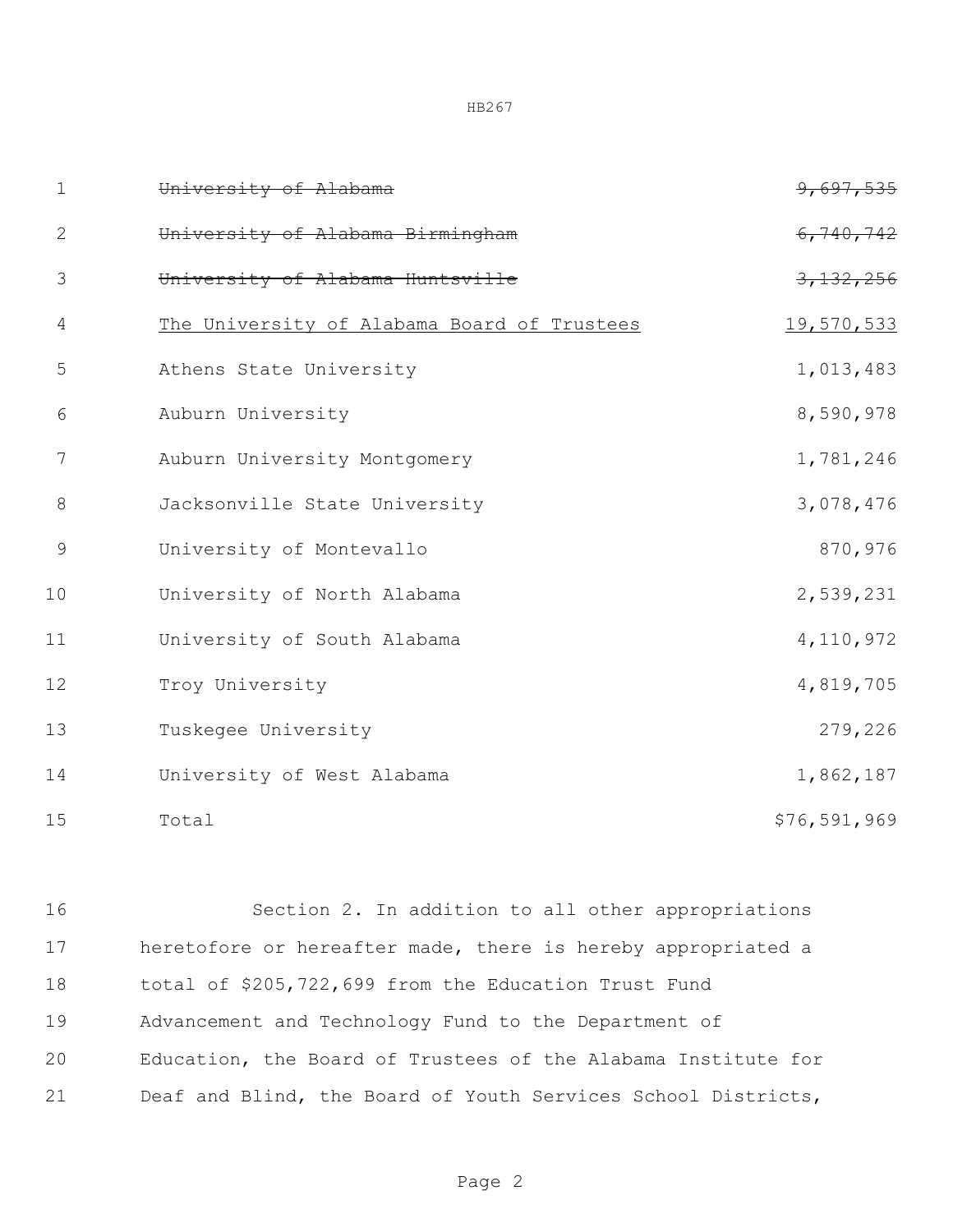| $\mathbf 1$ | the Board of Directors of the Alabama School of Fine Arts, and    |             |
|-------------|-------------------------------------------------------------------|-------------|
| 2           | the Board of Trustees of the Alabama School of Math and           |             |
| 3           | Science for the fiscal year ending September 30, 2022. This       |             |
| 4           | appropriation shall be expended as provided in Section $29-9-4$ , |             |
| 5           | Code of Alabama 1975.                                             |             |
| 6           | Section 3. (a) The Department of Education shall                  |             |
| 7           | allocate the funds appropriated herein to the local boards of     |             |
| 8           | education and entities as follows:                                |             |
|             |                                                                   |             |
| 9           | Alabaster City                                                    | \$1,721,079 |
| 10          | Albertville City                                                  | 1,620,913   |
| 11          | Alexander City                                                    | 808,197     |
| 12          | Andalusia City                                                    | 488,354     |
| 13          | Anniston City                                                     | 492, 475    |
| 14          | Arab City                                                         | 710,835     |
| 15          | Athens City                                                       | 1,283,976   |
| 16          | Attalla City                                                      | 407,958     |
| 17          | Auburn City                                                       | 2,535,961   |
| 18          | Autauga County                                                    | 2,484,964   |
| 19          | Baldwin County                                                    | 8,371,002   |
| 20          | Barbour County                                                    | 183,168     |
| 21          | Bessemer City                                                     | 914,595     |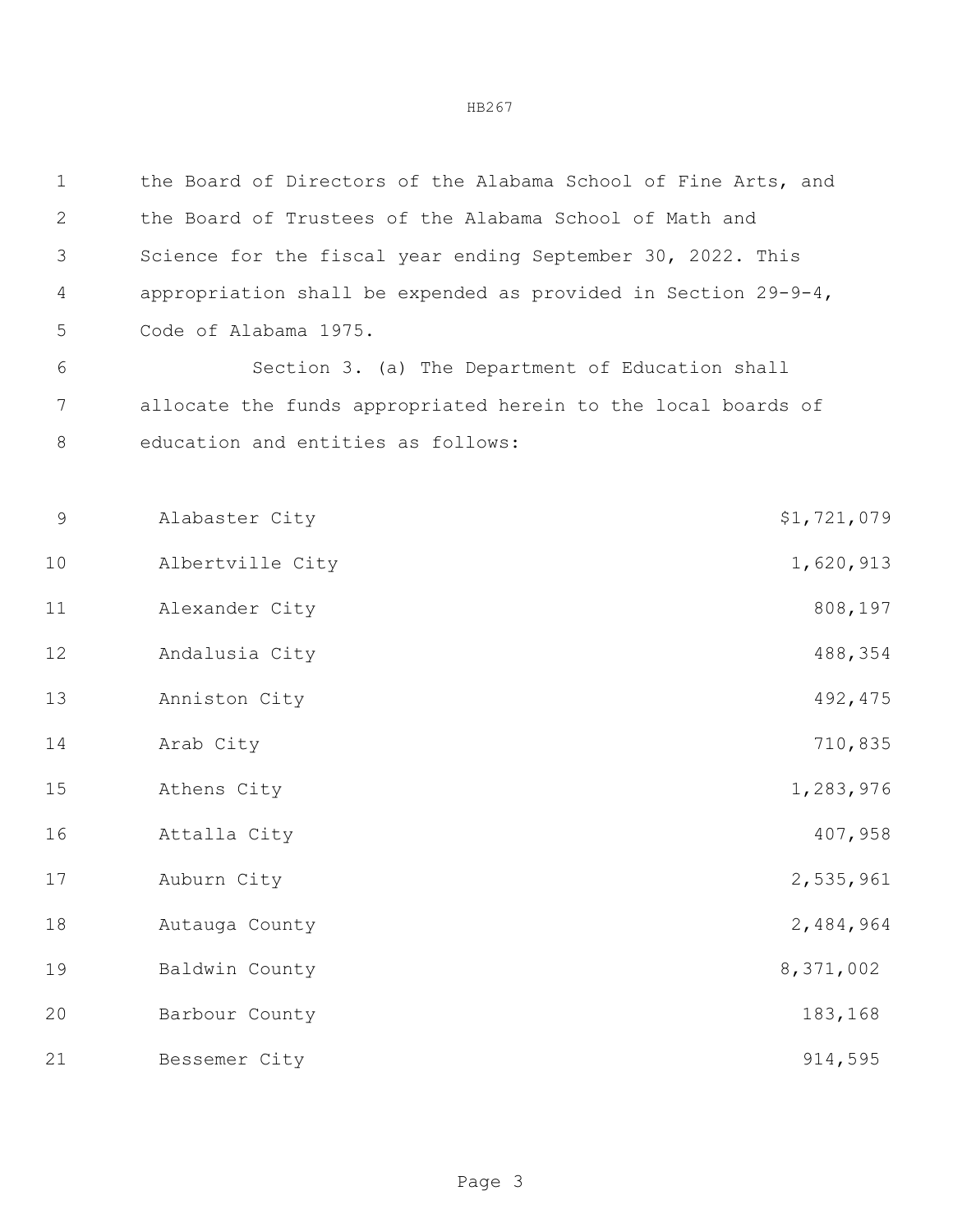| $\mathbf 1$    | Bibb County      | 864,476   |
|----------------|------------------|-----------|
| $\mathbf{2}$   | Birmingham City  | 5,896,603 |
| $\mathfrak{Z}$ | Blount County    | 2,156,001 |
| $\overline{4}$ | Boaz City        | 662,048   |
| 5              | Brewton City     | 324,418   |
| 6              | Bullock County   | 392,706   |
| $\overline{7}$ | Butler County    | 800,224   |
| $\,8\,$        | Calhoun County   | 2,214,064 |
| $\mathsf 9$    | Chambers County  | 923,262   |
| 10             | Cherokee County  | 1,044,047 |
| $11$           | Chickasaw City   | 762,271   |
| 12             | Chilton County   | 2,095,077 |
| 13             | Choctaw County   | 303,274   |
| 14             | Clarke County    | 631,841   |
| 15             | Clay County      | 508,393   |
| 16             | Cleburne County  | 689,989   |
| $17$           | Coffee County    | 727,900   |
| 18             | Colbert County   | 707,706   |
| 19             | Conecuh County   | 447,469   |
| 20             | Coosa County     | 220,994   |
| 21             | Covington County | 780,341   |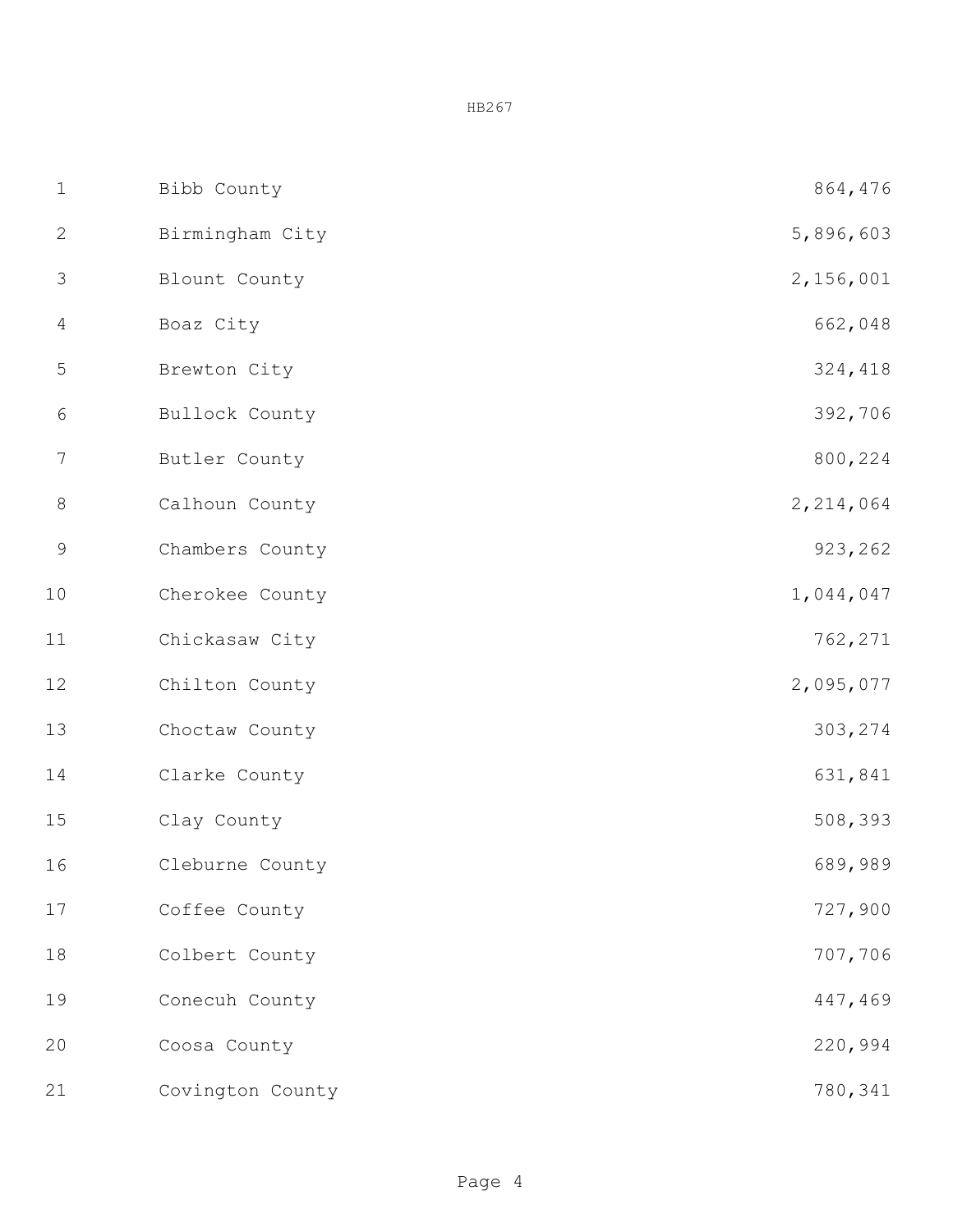| $\mathbf 1$      | Crenshaw County | 606,166     |
|------------------|-----------------|-------------|
| $\sqrt{2}$       | Cullman City    | 895,986     |
| $\mathfrak{Z}$   | Cullman County  | 2,601,529   |
| $\overline{4}$   | Dale County     | 957,731     |
| $\mathsf S$      | Daleville City  | 307,268     |
| $\epsilon$       | Dallas County   | 775,583     |
| $\boldsymbol{7}$ | Decatur City    | 2, 413, 263 |
| $\,8\,$          | DeKalb County   | 2,360,128   |
| $\mathsf 9$      | Demopolis City  | 581,468     |
| $10$             | Dothan City     | 2,279,930   |
| 11               | Elba City       | 173, 425    |
| 12               | Elmore County   | 3,255,959   |
| 13               | Enterprise City | 1,849,908   |
| 14               | Escambia County | 1,153,999   |
| 15               | Etowah County   | 2,342,228   |
| 16               | Eufaula City    | 1,805,808   |
| 17               | Fairfield City  | 434,525     |
| 18               | Fayette County  | 602,158     |
| 19               | Florence City   | 1,267,973   |
| 20               | Fort Payne City | 949,829     |
| 21               | Franklin County | 988,675     |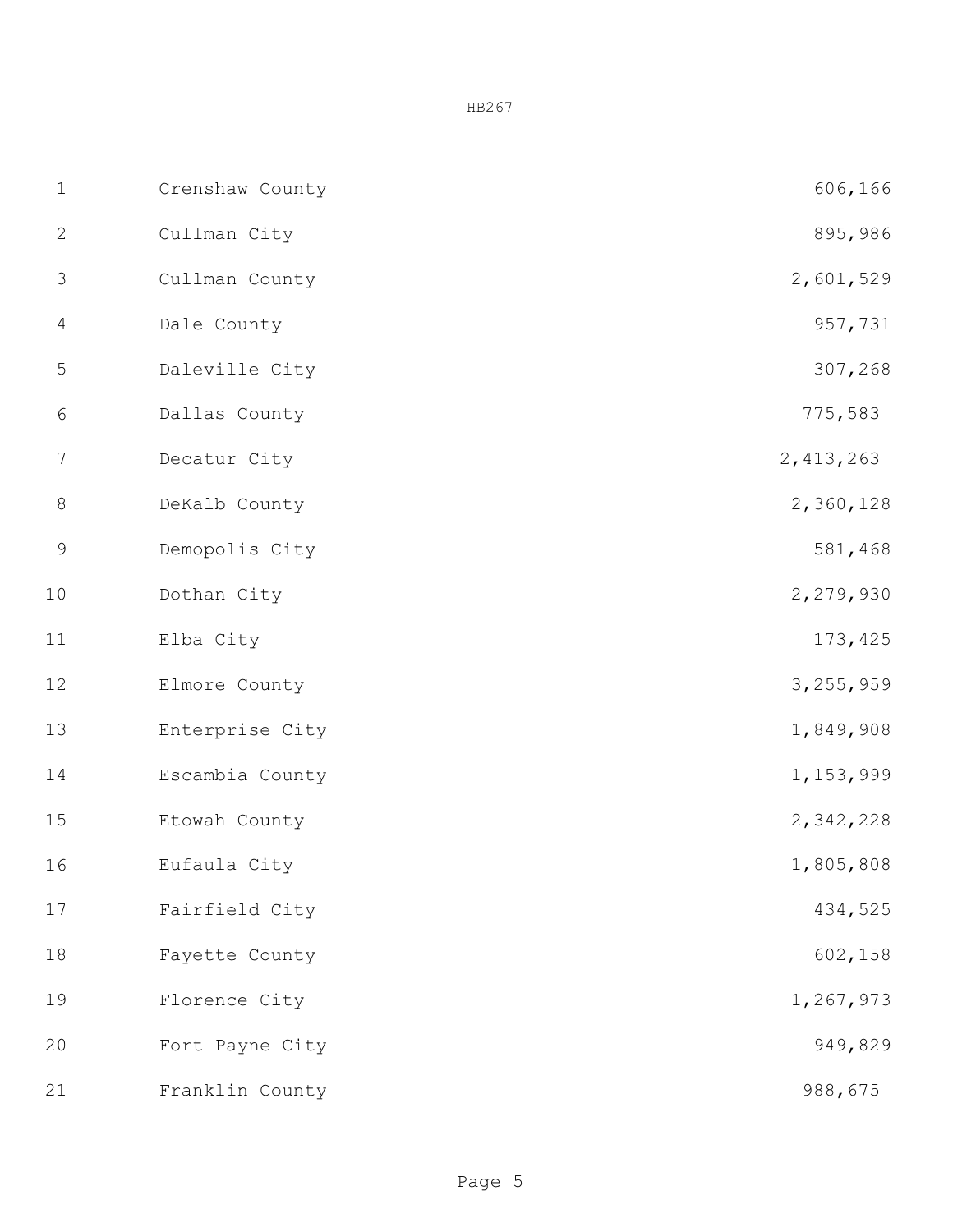| $1\,$            | Gadsden City      | 1,366,596   |
|------------------|-------------------|-------------|
| $\mathbf{2}$     | Geneva City       | 348,917     |
| $\mathfrak{Z}$   | Geneva County     | 719,092     |
| $\overline{4}$   | Greene County     | 258,608     |
| $\mathsf S$      | Gulf Shores City  | 610,740     |
| $\epsilon$       | Guntersville City | 500,703     |
| $\boldsymbol{7}$ | Hale County       | 643,213     |
| $\,8\,$          | Haleyville City   | 445,784     |
| $\mathsf 9$      | Hartselle City    | 966,455     |
| 10               | Henry County      | 679,750     |
| 11               | Homewood City     | 1, 183, 116 |
| 12               | Hoover City       | 3,803,948   |
| 13               | Houston County    | 1,749,714   |
| 14               | Huntsville City   | 6,477,377   |
| 15               | Jackson County    | 1,407,990   |
| 16               | Jacksonville City | 459,110     |
| 17               | Jasper City       | 724,402     |
| 18               | Jefferson County  | 9,793,169   |
| 19               | Lamar County      | 620,441     |
| 20               | Lanett City       | 267,133     |
| 21               | Lauderdale County | 2, 174, 722 |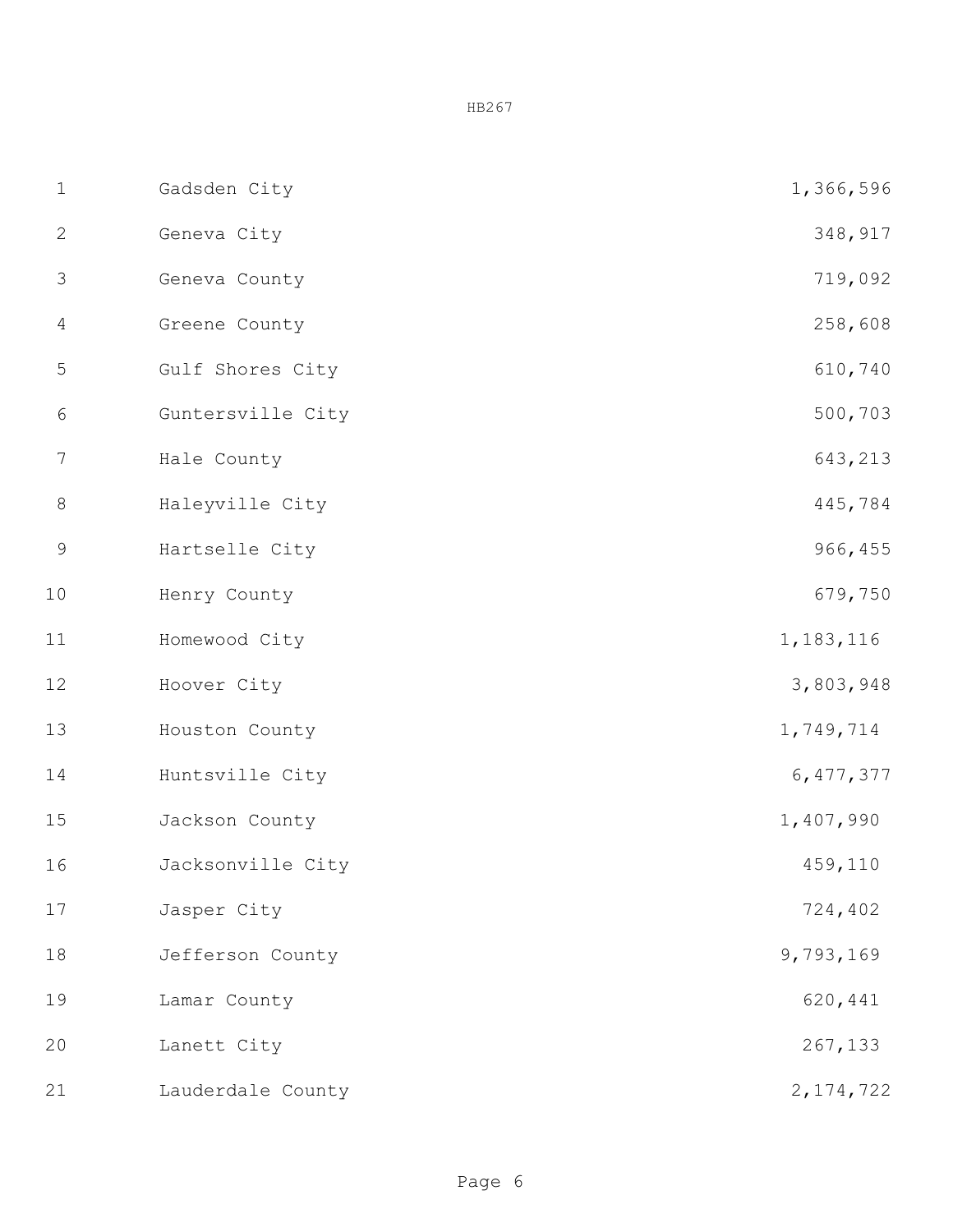| $1\,$          | Lawrence County     | 1,302,797   |
|----------------|---------------------|-------------|
| $\mathbf{2}$   | Lee County          | 2,567,725   |
| $\mathfrak{Z}$ | Leeds City          | 552,776     |
| $\overline{4}$ | Limestone County    | 3,579,597   |
| 5              | Linden City         | 135,500     |
| $\sqrt{6}$     | Lowndes County      | 369,919     |
| 7              | Macon County        | 537,340     |
| $\,8\,$        | Madison City        | 3,260,873   |
| $\mathsf 9$    | Madison County      | 5, 311, 708 |
| 10             | Marengo County      | 258,353     |
| $11$           | Marion County       | 903,761     |
| 12             | Marshall County     | 1,565,852   |
| 13             | Midfield City       | 287,031     |
| 14             | Mobile County       | 14,529,895  |
| 15             | Monroe County       | 865,737     |
| 16             | Montgomery County   | 7,790,073   |
| 17             | Morgan County       | 2,059,601   |
| 18             | Mountain Brook City | 1,239,324   |
| 19             | Muscle Shoals City  | 784,986     |
| 20             | Oneonta City        | 404,786     |
| 21             | Opelika City        | 1,327,892   |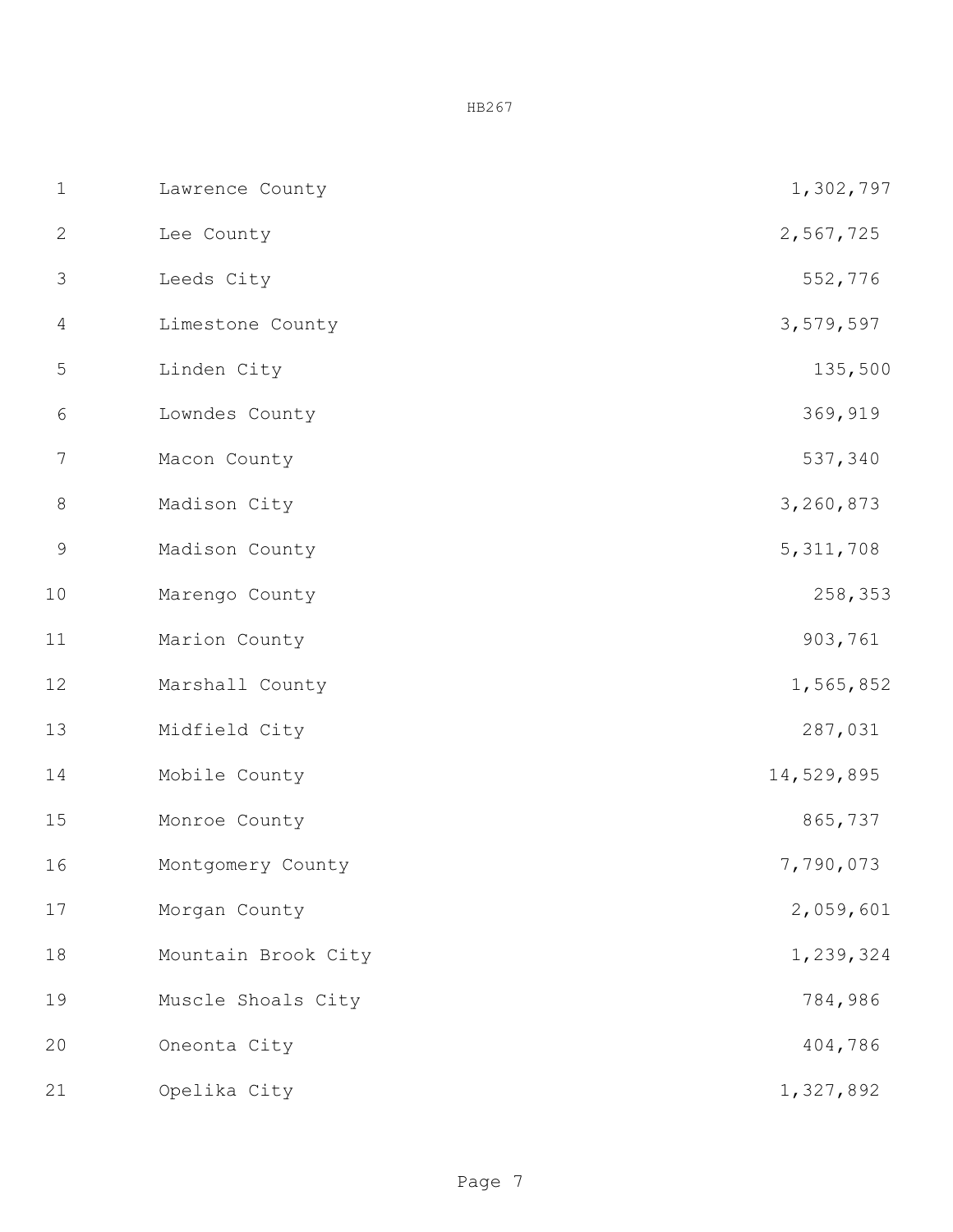| $1\,$            | Opp City          | 347,799     |
|------------------|-------------------|-------------|
| $\mathbf{2}$     | Oxford City       | 1, 147, 131 |
| $\mathfrak{Z}$   | Ozark City        | 551,459     |
| $\overline{4}$   | Pelham City       | 963,439     |
| $\mathsf S$      | Pell City         | 1,116,669   |
| $\epsilon$       | Perry County      | 318,116     |
| $\boldsymbol{7}$ | Phenix City       | 2,003,493   |
| $\,8\,$          | Pickens County    | 654,684     |
| $\mathsf 9$      | Piedmont City     | 310,539     |
| 10               | Pike County       | 595,445     |
| 11               | Pike Road City    | 681,790     |
| 12               | Randolph County   | 562,788     |
| 13               | Roanoke City      | 394,971     |
| 14               | Russell County    | 962,136     |
| 15               | Russellville City | 691,675     |
| 16               | Saraland City     | 883,000     |
| 17               | Satsuma City      | 419,570     |
| 18               | Scottsboro City   | 676,451     |
| 19               | Selma City        | 757,428     |
| 20               | Sheffield City    | 277,316     |
| 21               | Shelby County     | 5,788,917   |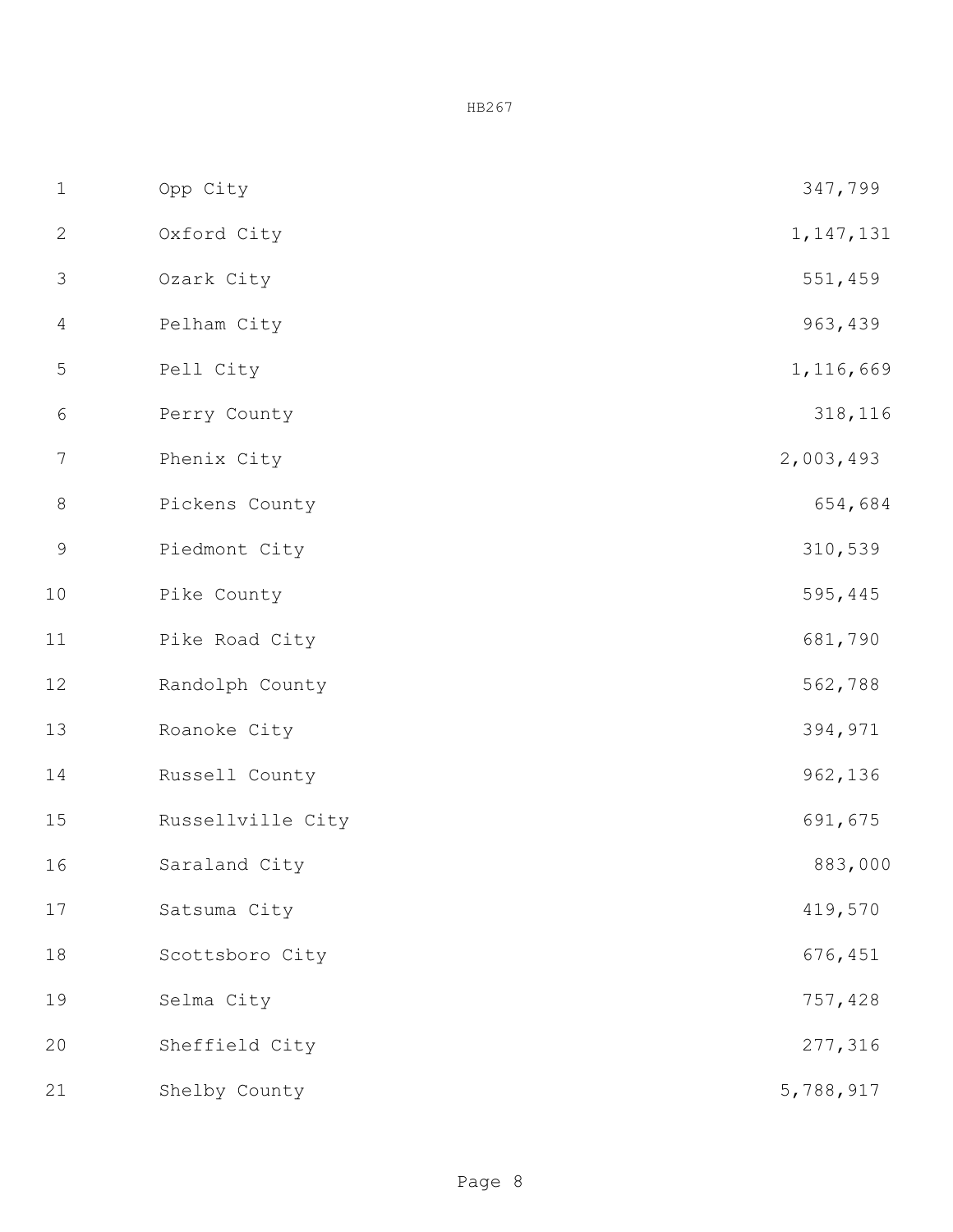| $1\,$            | St. Clair County          | 2,592,140   |
|------------------|---------------------------|-------------|
| $\mathbf{2}$     | Sumter County             | 322,392     |
| $\mathfrak{Z}$   | Sylacauga City            | 569,586     |
| $\overline{4}$   | Talladega City            | 510,829     |
| $\mathsf S$      | Talladega County          | 1,933,732   |
| 6                | Tallapoosa County         | 760,359     |
| $\boldsymbol{7}$ | Tallassee City            | 457,269     |
| $\,8\,$          | Tarrant City              | 335,237     |
| $\mathsf 9$      | Thomasville City          | 301,476     |
| 10               | Troy City                 | 466,092     |
| 11               | Trussville City           | 1,360,110   |
| 12               | Tuscaloosa City           | 2,910,412   |
| 13               | Tuscaloosa County         | 5, 145, 095 |
| 14               | Tuscumbia City            | 404,956     |
| 15               | Vestavia Hills City       | 1,990,478   |
| 16               | Walker County             | 1,965,284   |
| 17               | Washington County         | 713,965     |
| 18               | Wilcox County             | 375,032     |
| 19               | Winfield City             | 351,778     |
| 20               | Winston County            | 619,421     |
| 21               | University Charter School | 135,386     |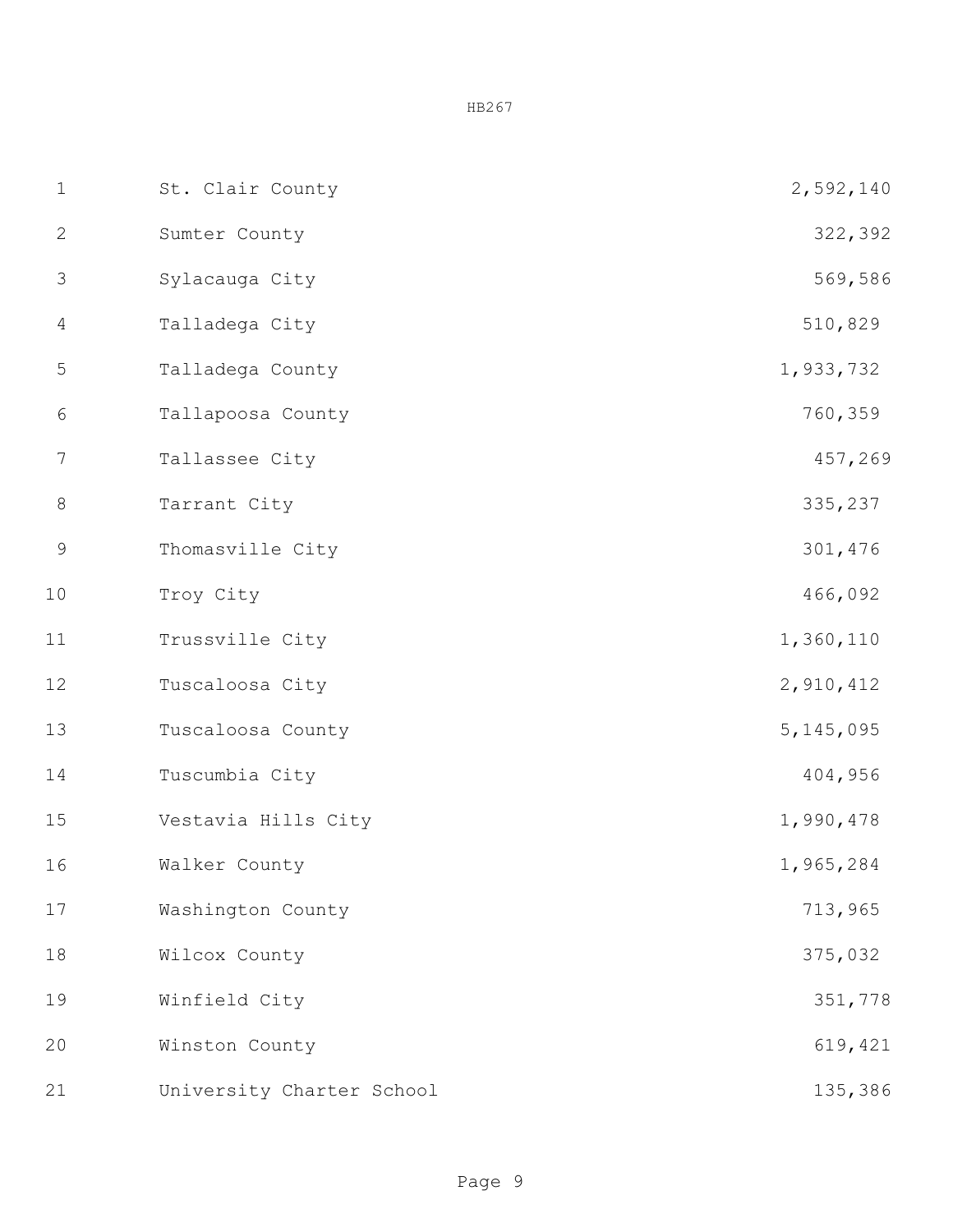| $\mathbf 1$    | Cyber and Engineering, Alabama School of | 44,185        |
|----------------|------------------------------------------|---------------|
| $\mathbf{2}$   | Acceleration Day and Evening Academy     | 93,057        |
| 3              | LEAD Academy                             | 128,348       |
| 4              | Legacy Prep                              | 71,574        |
| 5              | I-3 Academy                              | 116,778       |
| 6              | Youth Services School District, (Depart- |               |
| $\overline{7}$ | ment of)                                 | 57,780        |
| 8              | Deaf and Blind, (Alabama Institute for   |               |
| $\overline{9}$ | the)                                     | 101,681       |
| 10             | Math and Science, (Alabama School of)    | 72,508        |
| 11             | Fine Arts, (Alabama School of)           | 94,317        |
| 12             | Life Academy                             | 36,537        |
| 13             | Breakthrough Charter                     | 68,826        |
| 14             | Magic City Acceptance Academy            | 59,196        |
| 15             | Teacher Professional Development         | 1,835,441     |
| 16             | Total                                    | \$205,722,699 |

 (b) Notwithstanding any other laws to the contrary, the funds appropriated to the Department of Education by subsection (a) of this section shall not be expended without prior approval of the State Superintendent of Education.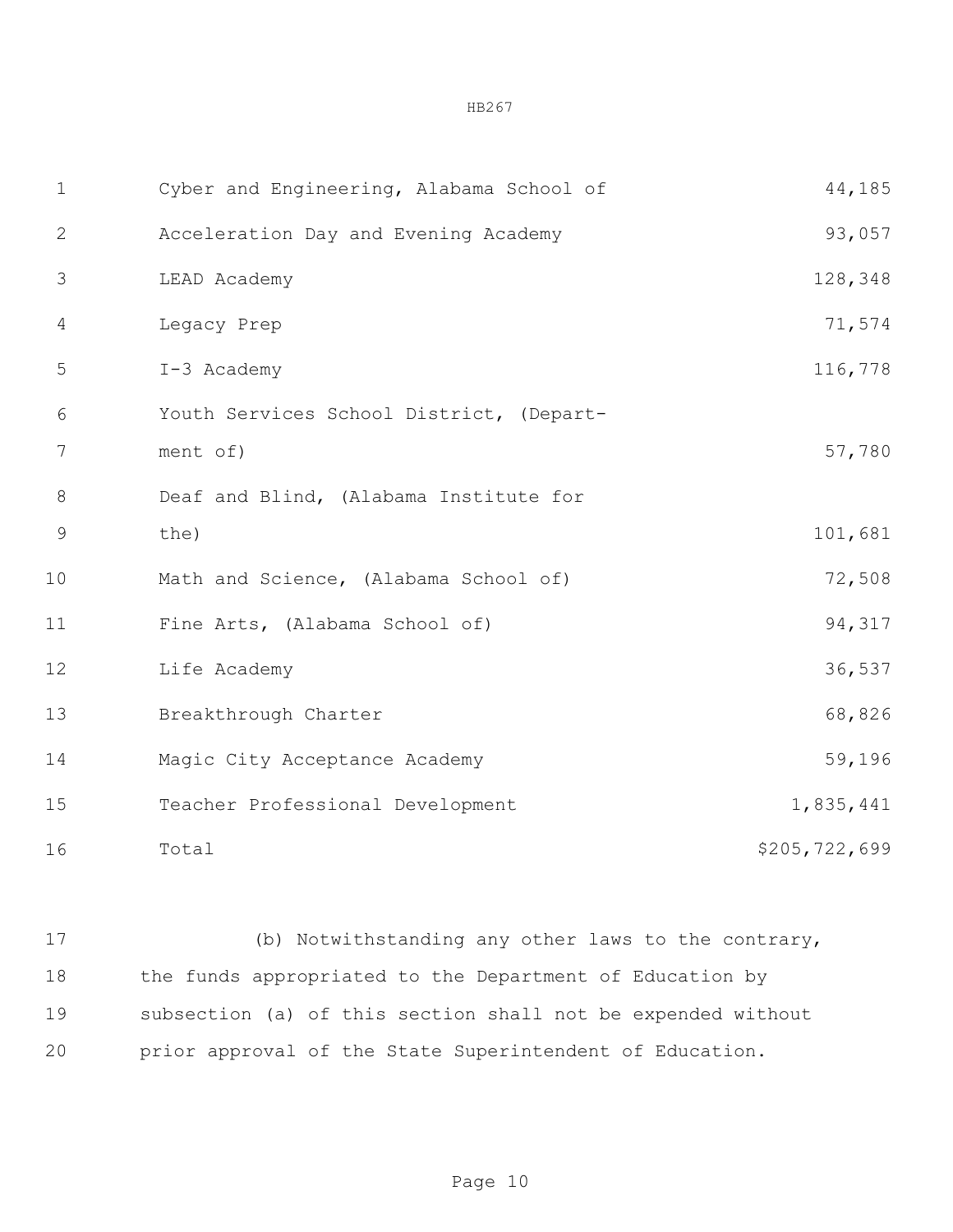(c)(1) The above appropriation for teacher professional development shall be allocated to the Alabama Department of Education to be distributed to the Ed Farm Classroom of Tomorrow. These funds will be used by Ed Farm to provide technology tools and professional development services to classroom teachers in an effort to improve instruction and student learning gains. It is the intent of the legislature 8 that in addition to general programmatic costs, Ed Farm may also expend funds for software, hardware, administrative costs and professional learning services.

 (2) The State Superintendent shall provide a report of the initiative to the Chair of the House Ways and Means-Education Committee and the Chair of the Senate Committee on Finance and Taxation-Education no later than October 1, 2023

 Section 4. All funds not expended in the current fiscal year shall not revert but be carried forward for the purpose appropriated.

 Section 5. This act shall become effective immediately upon its passage and approval by the Governor, or upon its otherwise becoming law.